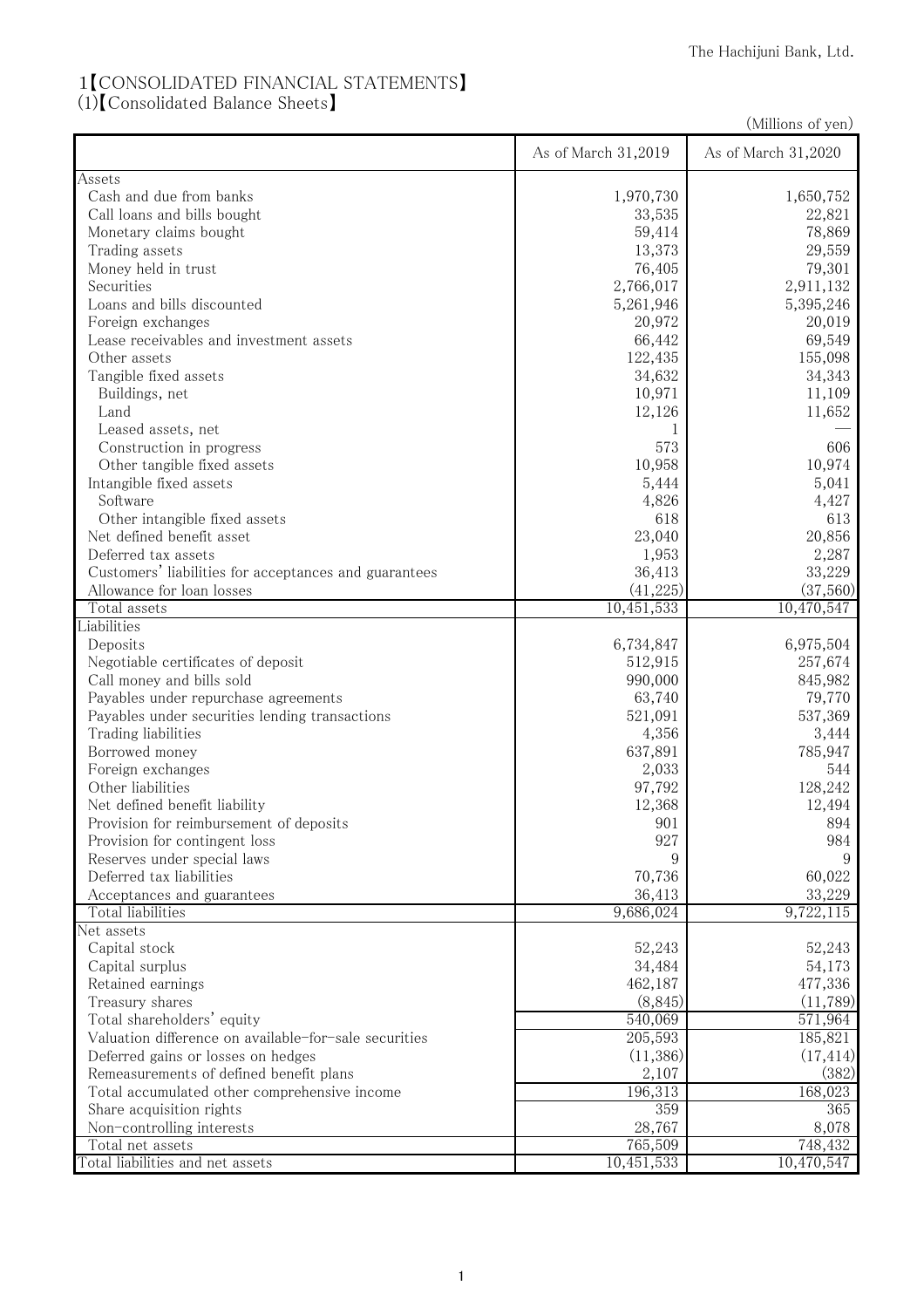|                                                            |         | FY ended March31,2019 FY ended March31,2020 |
|------------------------------------------------------------|---------|---------------------------------------------|
| Ordinary income                                            | 161,184 | 165,077                                     |
| Interest income                                            | 80,724  | 81,763                                      |
| Interest on loans and discounts                            | 47,510  | 46,995                                      |
| Interest and dividends on securities                       | 30,398  | 31,727                                      |
| Interest on call loans and bills bought                    | 412     | 272                                         |
| Interest on deposits with banks                            | 415     | 422                                         |
| Other interest income                                      | 1,987   | 2,346                                       |
| Trust fees                                                 | 2       |                                             |
| Fees and commissions                                       | 20,723  | 21,713                                      |
| Trading income                                             | 2,099   | 2,329                                       |
| Other ordinary income                                      | 48,950  | 50,814                                      |
| Other income                                               | 8,683   | 8,453                                       |
| Recoveries of written off claims                           | 35      | 20                                          |
| Other                                                      | 8,648   | 8,432                                       |
| Ordinary expenses                                          | 126,830 | 131,630                                     |
| Interest expenses                                          | 11,740  | 12,762                                      |
| Interest on deposits                                       | 3,265   | 3,502                                       |
| Interest on negotiable certificates of deposit             | 62      | 58                                          |
| Interest on call money and bills sold                      | 229     | 374                                         |
| Interest on payables under repurchase agreements           | 1,203   | 1,506                                       |
| Interest on payables under securities lending transactions | 1,188   | 1,309                                       |
| Interest on borrowings and rediscounts                     | 1,601   | 1,416                                       |
| Other interest expenses                                    | 4,188   | 4,593                                       |
| Fees and commissions payments                              | 7,253   | 7,367                                       |
| Trading expenses                                           |         | 14                                          |
| Other ordinary expenses                                    | 35,135  | 37,426                                      |
| General and administrative expenses                        | 60,940  | 59,455                                      |
| Other expenses                                             | 11,760  | 14,603                                      |
| Provision of allowance for loan losses                     | 1,799   | 1,195                                       |
| Other                                                      | 9,960   | 13,407                                      |
| Ordinary profit                                            | 34,354  | 33,447                                      |
| Extraordinary income                                       | 17      | 37                                          |
| Gain on disposal of non-current assets                     | 17      | 37                                          |
| Extraordinary losses                                       | 503     | 776                                         |
| Loss on disposal of non-current assets                     | 70      | 355                                         |
| Impairment loss                                            | 433     | 421                                         |
| Profit before income taxes                                 | 33,868  | 32,707                                      |
| Income taxes - current                                     | 8,944   | 8,177                                       |
| Income taxes - deferred                                    | 1,113   | 1,306                                       |
| Total income taxes                                         | 10,058  | 9,483                                       |
| Profit                                                     | 23,810  | 23,224                                      |
| Profit attributable to non-controlling interests           | 1,317   | 1,146                                       |
| Profit attributable to owners of parent                    | 22,492  | 22,077                                      |

(2)【Consolidated Statements of Income and Consolidated Statements of Comprehensive Income】 【Consolidated Statements of Income】 (Millions of yen)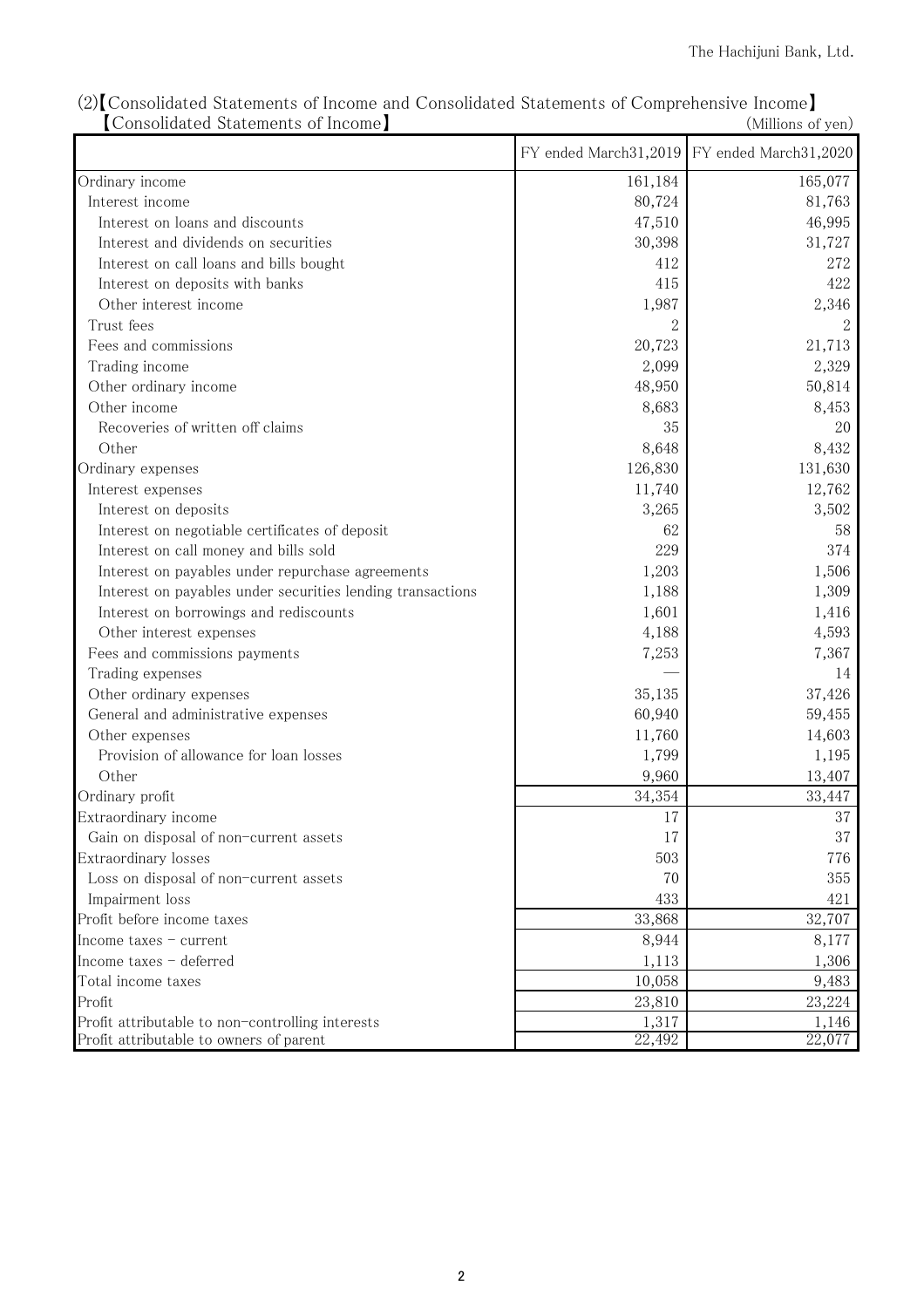| [Consolidated Statements of Comprehensive Income]              |                         | (Millions of yen)     |
|----------------------------------------------------------------|-------------------------|-----------------------|
|                                                                | FY ended March 31, 2019 | FY ended March31,2020 |
| Profit                                                         | 23,810                  | 23,224                |
| Other comprehensive income                                     | (24, 912)               | (29, 358)             |
| Valuation difference on available-for-sale securities          | (12,206)                | (20, 835)             |
| Deferred gains or losses on hedges                             | (8,378)                 | (6,027)               |
| Remeasurements of defined benefit plans, net of tax            | (4,326)                 | (2, 495)              |
| Comprehensive income                                           | (1,101)                 | (6, 134)              |
| Comprehensive income attributable to                           |                         |                       |
| Comprehensive income attributable to owners of parent          | (1, 564)                | (6,211)               |
| Comprehensive income attributable to non-controlling interests | 462                     |                       |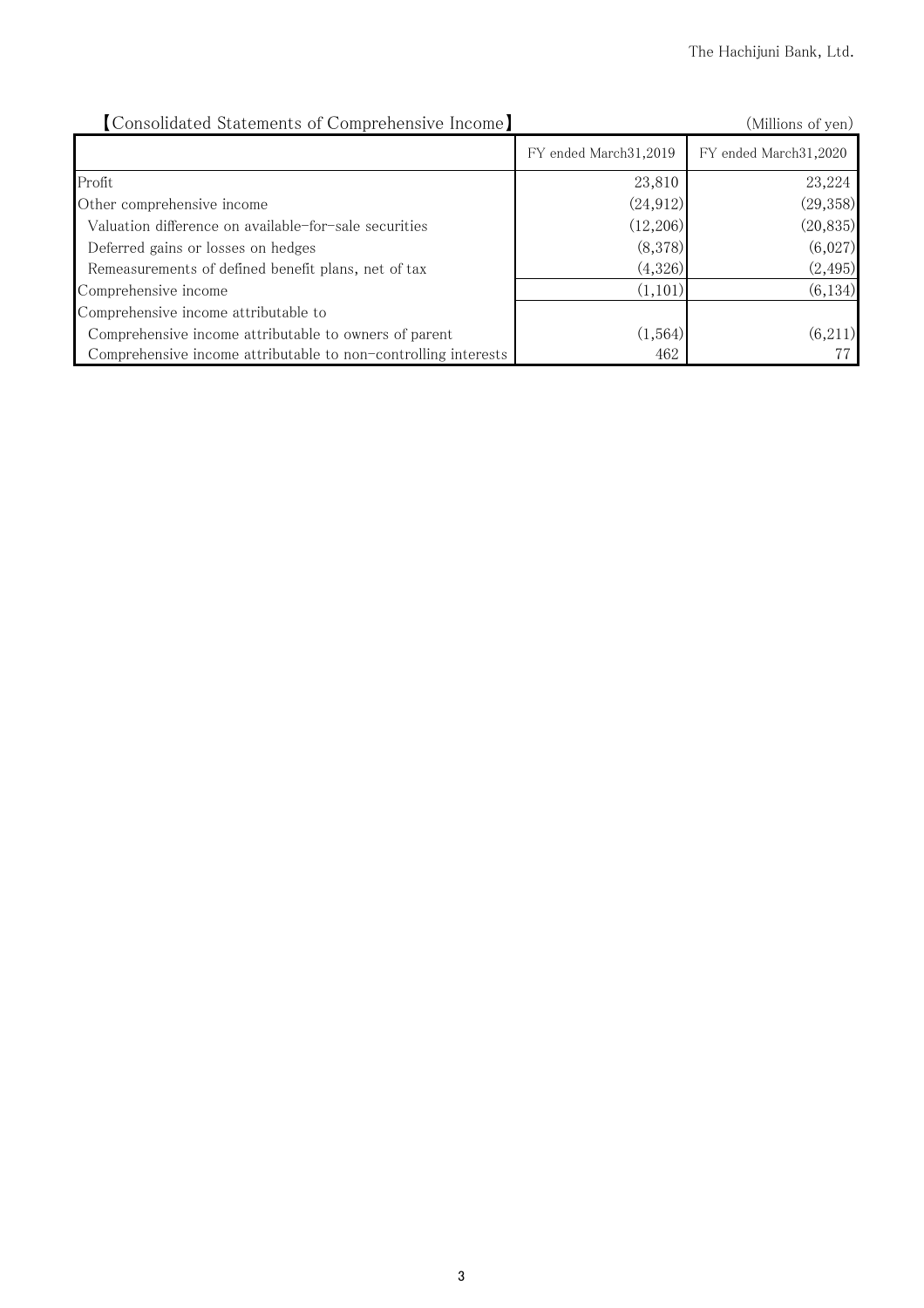## (3)【Consolidated Cash Flows】

(Millions of yen)

|                                                                               |             | FY ended March31,2019 FY ended March31,2020 |
|-------------------------------------------------------------------------------|-------------|---------------------------------------------|
| Cash flows from operating activities                                          |             |                                             |
| Profit before income taxes                                                    | 33,868      | 32,707                                      |
| Depreciation                                                                  | 5,959       | 5,842                                       |
| Impairment loss                                                               | 433         | 421                                         |
| Increase (decrease) in allowance for loan losses                              | (3,735)     | (3,664)                                     |
| Decrease (increase) in net defined benefit asset                              | 5,509       | 2,184                                       |
| Increase (decrease) in net defined benefit liability                          | 98          | 126                                         |
| Increase (decrease) in provision for reimbursement of deposits                | 65          | (7)                                         |
| Increase (decrease) in provision for contingent loss                          | (73)        | 57                                          |
| Gain on fund management                                                       | (80, 724)   | (81, 763)                                   |
| Financing expenses                                                            | 11,740      | 12,762                                      |
| Loss (gain) related to securities                                             | (10,960)    | (7,213)                                     |
| Loss (gain) on money held in trust                                            | 4,146       | 1,637                                       |
| Foreign exchange losses (gains)                                               | 107         | 3                                           |
| Loss (gain) on disposal of non-current assets                                 | 52          | 318                                         |
| Net decrease (increase) in trading assets                                     | 1,042       | (16, 186)                                   |
| Net increase (decrease) in trading liabilities                                | (603)       | (911)                                       |
| Net decrease (increase) in loans and bills discounted                         | (221, 847)  | (133, 299)                                  |
| Net increase (decrease) in deposit                                            | 147,877     | 240,657                                     |
| Net increase (decrease) in negotiable certificates of deposit                 | 9,262       | (255, 241)                                  |
| Net increase (decrease) in borrowed money (excluding subordinated borrowings) | 194,407     | 148,056                                     |
| Net decrease (increase) in deposit (excluding deposit paid to Bank of Japan)  | 2,769       | (6,347)                                     |
| Net decrease (increase) in call loans                                         | (23, 469)   | (8, 741)                                    |
| Net increase (decrease) in call money                                         | 971,516     | (127, 986)                                  |
| Net increase (decrease) in payables under securities lending transactions     | (160, 645)  | 16,278                                      |
| Net decrease (increase) in foreign exchanges - assets                         | (4,480)     | 953                                         |
| Net increase (decrease) in foreign exchanges - liabilities                    | 1,142       | (1,489)                                     |
| Net decrease (increase) in lease receivables and investment assets            | (1, 431)    | (3,106)                                     |
| Proceeds from fund management                                                 | 82,390      | 83,793                                      |
| Payments for finance                                                          | (11, 459)   | (12,822)                                    |
| Other, net                                                                    | (27, 238)   | (18, 482)                                   |
| Subtotal                                                                      | 925,721     | (131, 464)                                  |
| Income taxes paid                                                             | (13, 141)   | (7,100)                                     |
| Net cash provided by (used in) operating activities                           | 912,580     | (138, 565)                                  |
| Cash flows from investing activities                                          |             |                                             |
| Purchase of securities                                                        | (1,350,276) | (1,224,960)                                 |
| Proceeds from sales of securities                                             | 823,587     | 756,079                                     |
| Proceeds from redemption of securities                                        | 274,883     | 302,395                                     |
| Increase in money held in trust                                               | (35, 459)   | (30, 262)                                   |
| Decrease in money held in trust                                               | 15,484      | 25,728                                      |
| Purchase of non-current assets                                                | (6,964)     | (7,213)                                     |
| Proceeds from sales of non-current assets                                     | 1,418       | 1,481                                       |
| Net cash provided by (used in) investing activities                           | (277, 325)  | (176, 751)                                  |
| Cash flows from financing activities                                          |             |                                             |
| Purchase of treasury shares                                                   | (4,004)     | (3,000)                                     |
| Proceeds from sales of treasury shares                                        |             |                                             |
| Cash dividends paid                                                           | (6,502)     | (6,928)                                     |
| Dividends paid to non-controlling interests                                   | (19)        | (19)                                        |
| Payments from changes in ownership interests in subsidiaries that             |             |                                             |
| do not result in change in scope of consolidation                             |             | (1,057)                                     |
| Net cash provided by (used in) financing activities                           | (10,526)    | (11,005)                                    |
| Effect of exchange rate change on cash and cash equivalents                   | 4           | (3)                                         |
| Net increase (decrease) in cash and cash equivalents                          | 624,733     | (326, 326)                                  |
| Cash and cash equivalents at beginning of period                              | 1,330,102   | 1,954,835                                   |
| Cash and cash equivalents at end of period                                    | 1,954,835   | 1,628,509                                   |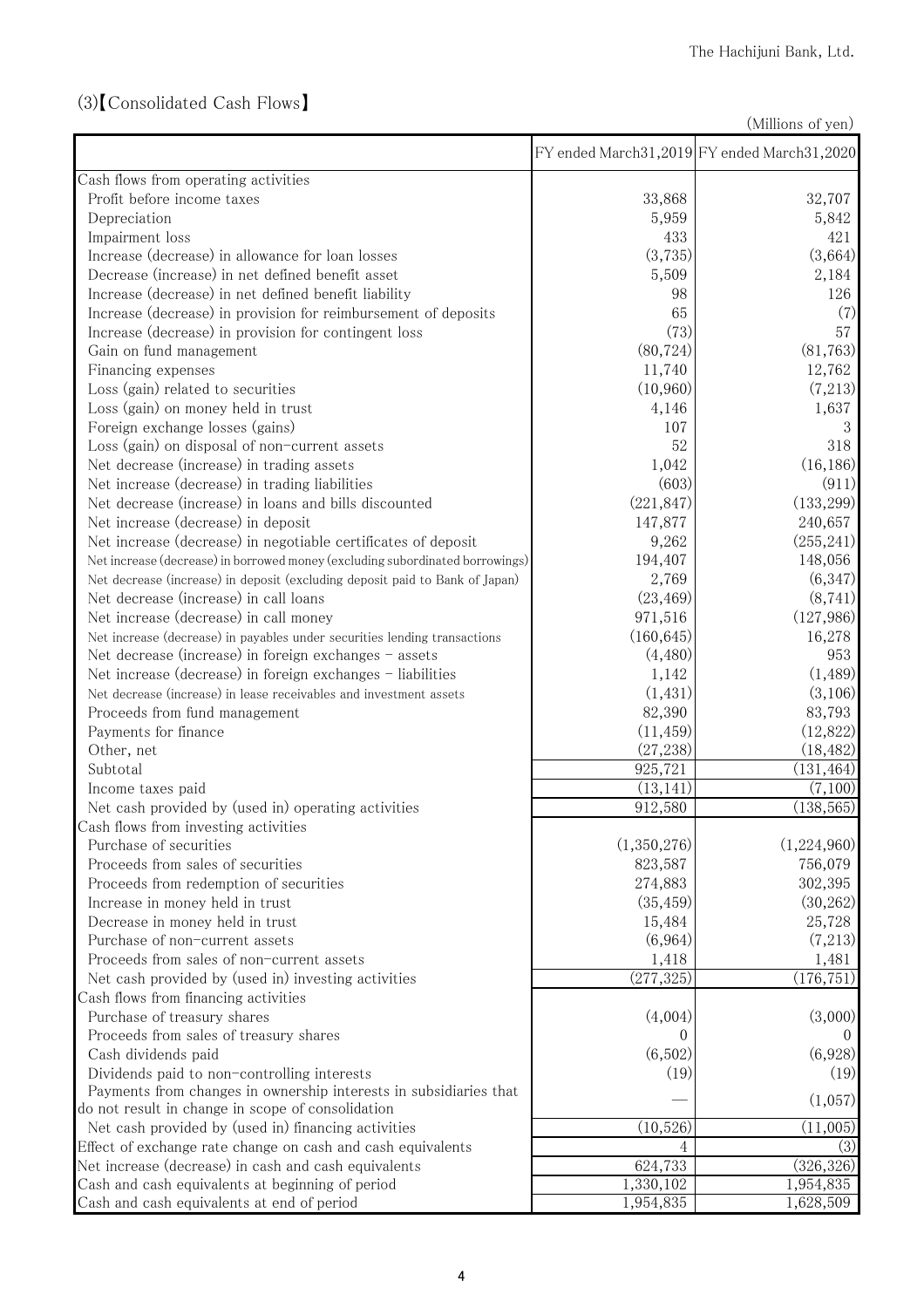## 2【NON-CONSOLIDATED FINANCIAL STATEMENTS】

(1)【Non-Consolidated Balance Sheets】

(Millions of yen)

|                                                       | As of March 31,2019 | As of March 31,2020 |
|-------------------------------------------------------|---------------------|---------------------|
| Assets                                                |                     |                     |
| Cash and due from banks                               | 1,959,728           | 1,634,873           |
| Cash                                                  | 100,755             | 118,821             |
| Due from banks                                        | 1,858,973           | 1,516,051           |
| Call loans                                            | 33,535              | 22,821              |
| Monetary claims bought                                | 59,414              | 78,869              |
| Trading assets                                        | 13,373              | 29,559              |
| Trading account securities                            | 620                 | 790                 |
| Derivatives of trading securities                     |                     |                     |
| Trading-related financial derivatives                 | 4,752               | 3,788               |
| Other trading assets                                  | 7,999               | 24,980              |
| Money held in trust                                   | 76,405              | 79,301              |
| Securities                                            | 2,771,528           | 2,920,426           |
| Government bonds                                      | 1,001,092           | 1,000,867           |
| Local government bonds                                | 383,801             | 362,245             |
| Corporate bonds                                       | 416,345             | 465,527             |
| Stocks                                                | 348,992             | 341,437             |
| Other securities                                      | 621,295             | 750,349             |
| Loans and bills discounted                            | 5,310,562           | 5,443,996           |
| Bills discounted                                      | 19,747              | 14,246              |
| Loans on bills                                        | 158,190             | 146,121             |
| Loans on deeds                                        | 4,440,085           | 4,569,005           |
| Overdrafts                                            | 692,538             | 714,621             |
| Foreign exchanges                                     | 20,972              | 20,019              |
| Due from foreign banks (our accounts)                 | 16,737              | 16,191              |
| Foreign bills bought                                  | 3,625               | 3,516               |
| Foreign bills receivable                              | 609                 | 311                 |
| Other assets                                          | 97,786              | 130,759             |
| Domestic exchange settlement account, debit           | 143                 | 26                  |
| Prepaid expenses                                      | 451                 | 584                 |
| Accrued income                                        | 7,306               | 7,396               |
| Initial margins of futures markets                    | 188                 | 1,326               |
| Variation margins of futures markets                  | 371                 |                     |
| Derivatives other than for trading $-$ assets         | 4,060               | 6,435               |
| Cash collateral paid for financial instruments        | 3,919               | 14,047              |
| Other                                                 | 81,344              | 100,943             |
| Property, plant and equipment                         | 26,750              | 26,124              |
| Buildings, net                                        | 10,754              | 10,896              |
| Land                                                  | 11,757              | 11,283              |
| Leased assets, net                                    | 1,013               | 716                 |
| Construction in progress                              | 568                 | 582                 |
| Other tangible fixed assets                           | 2,655               | 2,645               |
| Intangible assets                                     | 5,200               | 4,819               |
| Software                                              | 4,594               | 4,219               |
| Leased assets                                         | 2                   |                     |
| Other intangible fixed assets                         | 603                 | 598                 |
| Prepaid pension cost                                  | 18,051              | 19,533              |
| Customers' liabilities for acceptances and guarantees | 36,413              | 33,229              |
| Allowance for loan losses                             | (35, 101)           | (31, 126)           |
| Total assets                                          | 10,394,621          | 10,413,208          |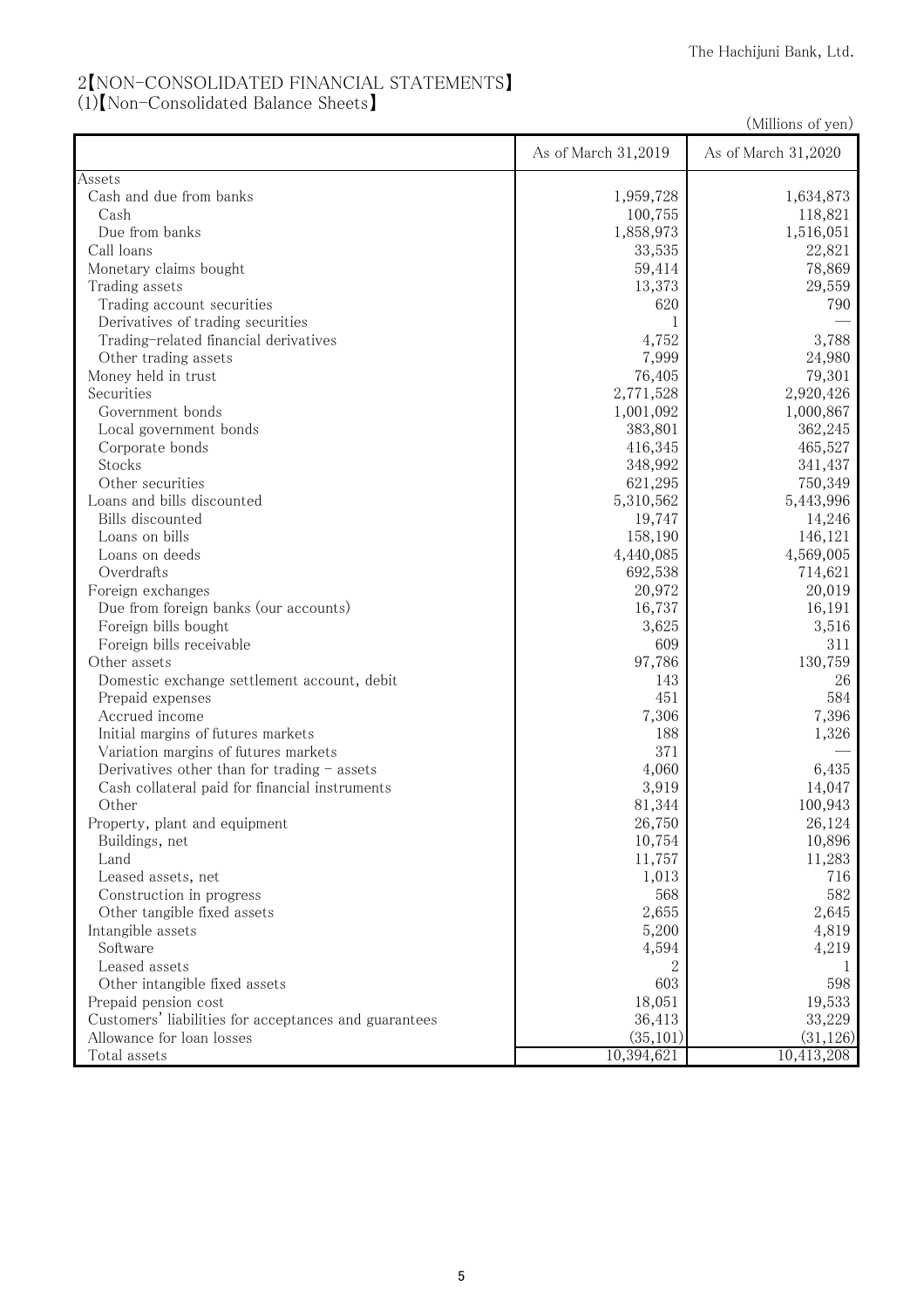|                                                         |                     | (Millions of yen)   |
|---------------------------------------------------------|---------------------|---------------------|
|                                                         | As of March 31,2019 | As of March 31,2020 |
| Liabilities                                             |                     |                     |
| Deposits                                                | 6,746,895           | 6,989,187           |
| Current deposits                                        | 306,754             | 314,089             |
| Ordinary deposits                                       | 3,865,599           | 4,071,150           |
| Saving deposits                                         | 55,828              | 55,136              |
| Deposits at notice                                      | 7,045               | 7,307               |
| Time deposits                                           | 2,337,114           | 2,328,716           |
| Installment savings                                     | 32,706              | 31,888              |
| Other deposits                                          | 141,846             | 180,899             |
| Negotiable certificates of deposit                      | 531,165             | 276,724             |
| Call money                                              | 990,000             | 845,982             |
| Payables under repurchase agreements                    | 63,740              | 79,770              |
| Payables under securities lending transactions          | 521,091             | 537,369             |
| Trading liabilities                                     | 4,356               | 3,444               |
| Trading-related financial derivatives                   | 4,356               | 3,444               |
| Borrowed money                                          | 630,716             | 778,972             |
| Borrowings from other banks                             | 630,716             | 778,972             |
| Foreign exchanges                                       | 2,033               | 544                 |
| Due to foreign banks (our accounts)                     | 17                  | 48                  |
| Foreign bills sold                                      | 179                 | 146<br>349          |
| Foreign bills payable<br>Other liabilities              | 1,836               | 104,586             |
|                                                         | 79,366<br>9         |                     |
| Domestic exchange settlement account, credit            |                     | 11<br>1,673         |
| Income taxes payable                                    | 1,098<br>5,392      | 5,428               |
| Accrued expenses<br>Unearned revenue                    | 1,871               | 1,841               |
| Reserve for interest on installment savings             |                     |                     |
| Variation margins of futures markets                    | 1                   | 2,267               |
| Derivatives other than for trading - liabilities        | 19,395              | 32,301              |
| Cash collateral received for financial instruments      | 698                 | 406                 |
| Lease obligations                                       | 1,097               | 776                 |
| Asset retirement obligations                            | 35                  | 182                 |
| Other                                                   | 49,766              | 59,695              |
| Provision for retirement benefits                       | 9,986               | 10,199              |
| Provision for reimbursement of deposits                 | 901                 | 894                 |
| Provision for contingent loss                           | 927                 | 984                 |
| Deferred tax liabilities                                | 69,190              | 59,726              |
| Acceptances and guarantees                              | 36,413              | 33,229              |
| Total liabilities                                       | 9,686,784           | 9,721,616           |
| Net assets                                              |                     |                     |
| Capital stock                                           | 52,243              | 52,243              |
| Capital surplus                                         | 32,569              | 32,569              |
| Legal capital surplus                                   | 29,609              | 29,609              |
| Other capital surplus                                   | 2,960               | 2,960               |
| Retained earnings                                       | 437,938             | 450,572             |
| Legal retained earnings                                 | 47,610              | 47,610              |
| Other retained earnings                                 | 390,328             | 402,962             |
| Reserve for advanced depreciation of non-current assets | 894                 | 890                 |
| General reserve                                         | 361,600             | 375,600             |
| Retained earnings brought forward                       | 27,833              | 26,472              |
| Treasury shares                                         | (8, 845)            | (11,789)            |
| Total shareholders' equity                              | 513,906             | 523,596             |
| Valuation difference on available-for-sale securities   | 204,958             | 185,043             |
| Deferred gains or losses on hedges                      | (11,386)            | (17, 414)           |
| Total valuation and translation adjustments             | 193,571             | 167,629             |
| Share acquisition rights                                | 359                 | 365                 |
| Total net assets                                        | 707,837             | 691,591             |
| Total liabilities and net assets                        | 10,394,621          | 10,413,208          |